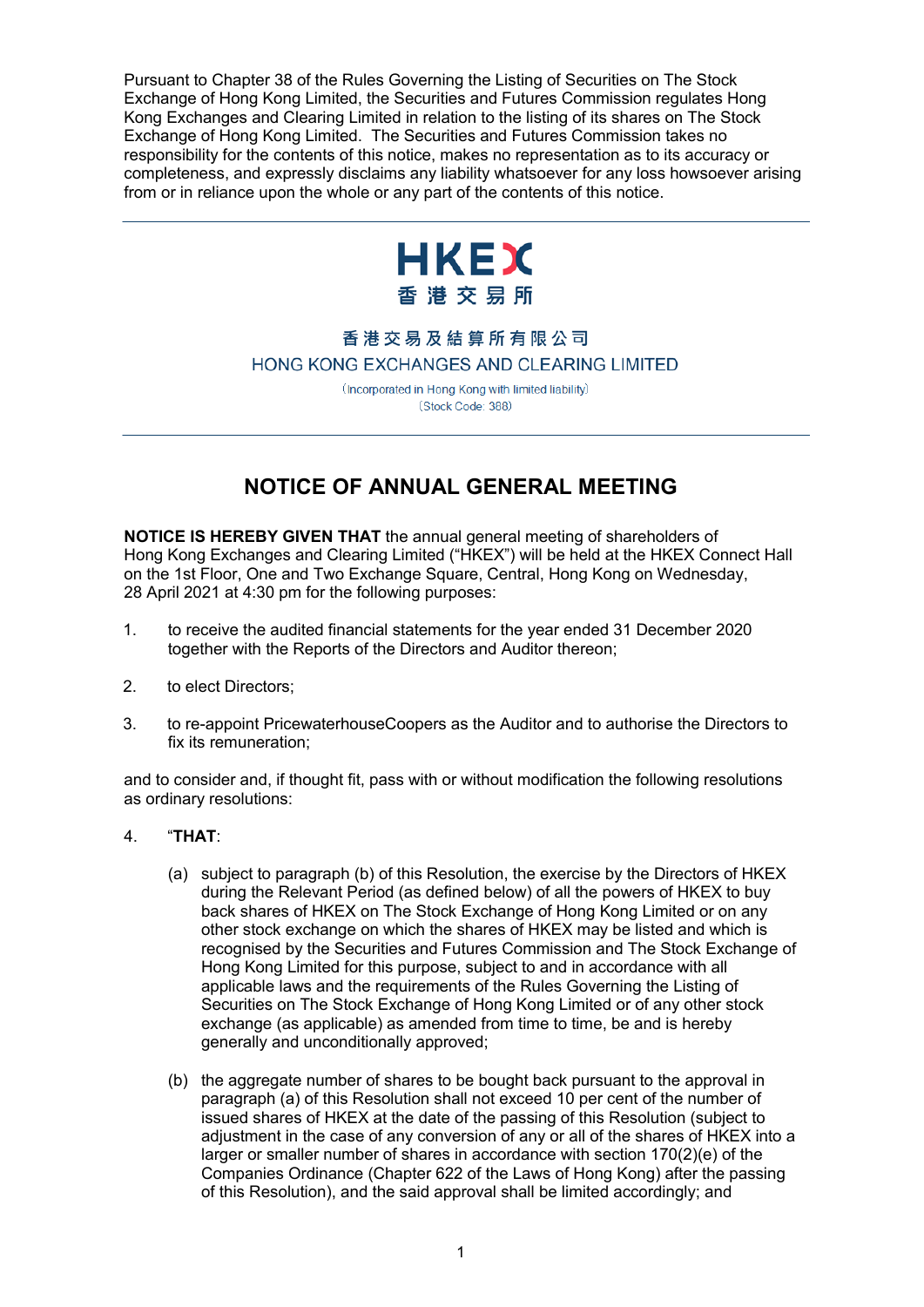(c) for the purposes of this Resolution:

"Relevant Period" means the period from the passing of this Resolution until the earlier of:

- $(i)$  the conclusion of the next annual general meeting of HKEX;
- (ii) the expiry of the period within which the next annual general meeting of HKEX is required by law to be held; and
- (iii) the passing of an ordinary resolution by shareholders of HKEX in general meeting revoking or varying the authority given to the Directors of HKEX by this Resolution."

## 5. "**THAT**:

- (a) subject to: (i) compliance with the prevailing requirements of the Rules Governing the Listing of Securities on The Stock Exchange of Hong Kong Limited; and (ii) paragraphs (b) and (c) of this Resolution, the exercise by the Directors of HKEX during the Relevant Period (as defined below) of all the powers of HKEX to allot, issue and deal with additional shares of HKEX, to grant rights to subscribe for, or convert any security into, shares in HKEX (including the issue of any securities convertible into shares, or options, warrants or similar rights to subscribe for any shares) and to make or grant offers, agreements and options which would or might require the exercise of such power(s) during or after the end of the Relevant Period, be and is hereby generally and unconditionally approved;
- (b) other than in respect of an Excluded Issue (as defined below), the aggregate number of shares allotted or agreed conditionally or unconditionally to be allotted (whether pursuant to an option or otherwise) by the Directors of HKEX pursuant to the approval in paragraph (a) of this Resolution shall not exceed 10 per cent of the number of issued shares of HKEX at the date of the passing of this Resolution (subject to adjustment in the case of any conversion of any or all of the shares of HKEX into a larger or smaller number of shares in accordance with section 170(2)(e) of the Companies Ordinance (Chapter 622 of the Laws of Hong Kong) after the passing of this Resolution);
- (c) other than in respect of an Excluded Issue (as defined below), any shares of HKEX to be allotted and issued (whether wholly or partly for cash or otherwise) pursuant to the approval in paragraph (a) of this Resolution shall not be at a discount of more than 10 per cent of the Benchmarked Price (as defined below) of such shares of HKEX; and
- (d) for the purposes of this Resolution:

"Benchmarked Price" means the higher of:

- (i) the closing price of the shares of HKEX as quoted on The Stock Exchange of Hong Kong Limited on the date of the agreement involving the relevant proposed issue of shares of HKEX; and
- (ii) the average closing price as quoted on The Stock Exchange of Hong Kong Limited of the shares of HKEX for the 5 trading days immediately preceding the earlier of the date: (A) of announcement of the transaction or arrangement involving the relevant proposed issue of shares of HKEX, (B) of the agreement involving the relevant proposed issue of shares of HKEX and (C) on which the price of shares of HKEX that are proposed to be issued is fixed.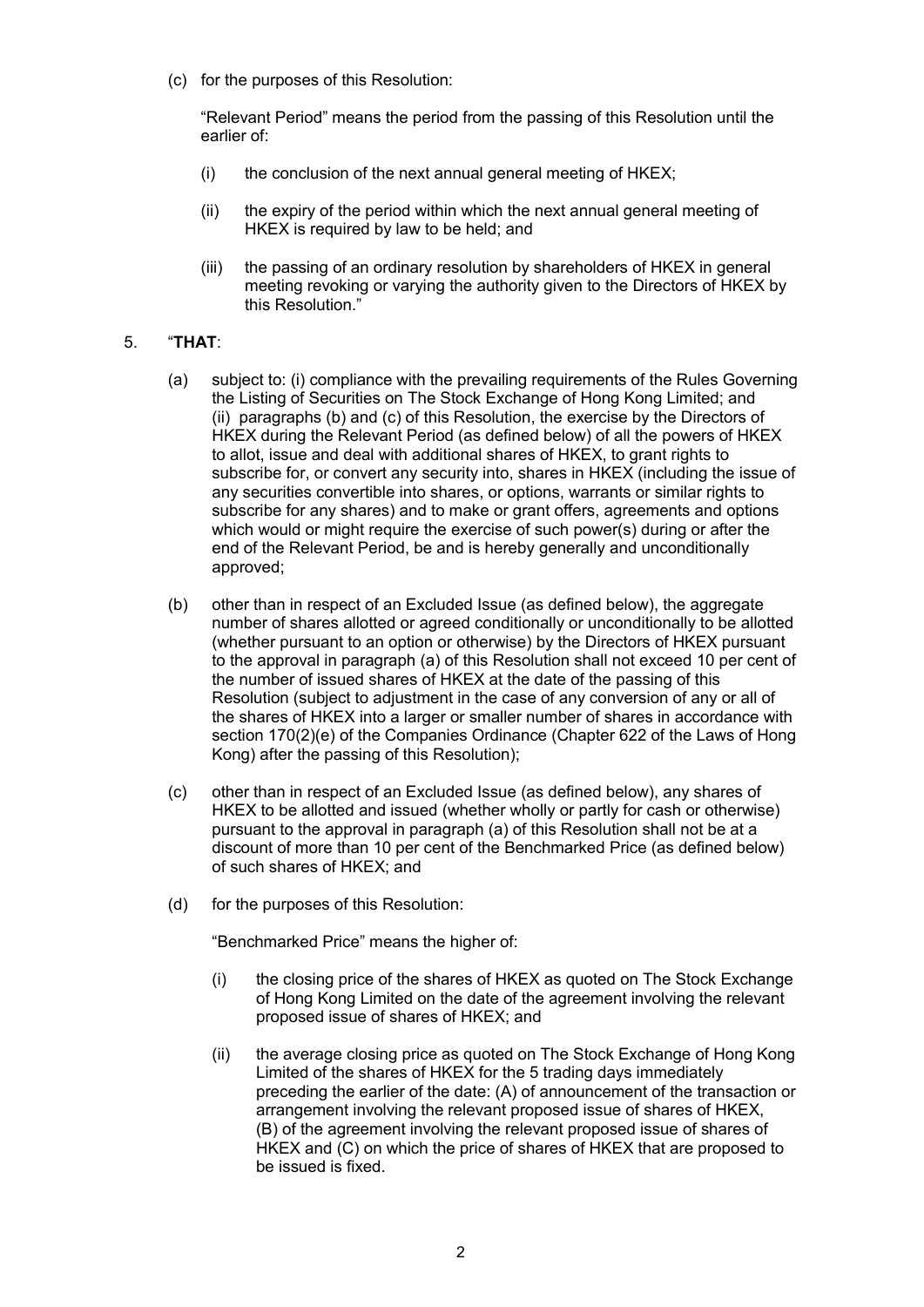"Excluded Issue" means:

- (i) a Rights Issue (as defined in this paragraph (d) below);
- (ii) any scrip dividend or similar arrangement pursuant to the Articles of Association of HKEX from time to time; or
- (iii) the exercise of rights of subscription or conversion under the terms of any options, warrants or similar rights granted by HKEX or any securities which are convertible into shares of HKEX.

"Relevant Period" means the period from the passing of this Resolution until the earlier of:

- (i) the conclusion of the next annual general meeting of HKEX;
- (ii) the expiry of the period within which the next annual general meeting of HKEX is required by law to be held; and
- (iii) the passing of an ordinary resolution by shareholders of HKEX in general meeting revoking or varying the authority given to the Directors of HKEX by this Resolution.

"Rights Issue" means an offer of shares of HKEX or an issue of options, warrants or other securities giving the right to subscribe for shares of HKEX, open for a period fixed by the Directors of HKEX to holders of shares of HKEX on the register of members on a fixed record date in proportion to their then holdings of such shares of HKEX (subject to such exclusions or other arrangements as the Directors of HKEX may deem necessary or expedient in relation to fractional entitlements or having regard to any restrictions or obligations under the laws of, or the requirements of any recognised regulatory body or any stock exchange in, any territory outside Hong Kong)."

### By Order of the Board **HONG KONG EXCHANGES AND CLEARING LIMITED David Fu** Group Company Secretary

Hong Kong, 17 March 2021

#### Notes:

- (1) An eligible shareholder is entitled to appoint one or more proxies to attend, speak and vote in his/her stead at the above meeting (or at any adjournment of it) provided that each proxy is appointed to exercise the rights attached to a different share or shares held by the shareholder. The proxy does not need to be a shareholder of HKEX. In light of the current Covid-19 situation, shareholders are strongly encouraged to appoint the chairman of the above meeting as their proxy to vote on the resolutions, instead of attending the above meeting in person.
- (2) Where there are joint registered holders of any shares, any one of such persons may vote at the above meeting (or at any adjournment of it), either personally or by proxy, in respect of such shares as if he/she were solely entitled thereto but the vote of the senior holder who tenders a vote, whether in person or by proxy, will be accepted to the exclusion of the vote(s) of the other joint holders and, for this purpose, seniority shall be determined by the order in which the names stand in the register of members of HKEX in respect of the relevant joint holding.
- (3) In order to be valid, the signed and completed proxy form must be deposited at HKEX's registrar, Hong Kong Registrars Limited, at 17M Floor, Hopewell Centre, 183 Queen's Road East, Wan Chai, Hong Kong at least 48 hours (excluding any part of a day that is a public holiday) before the time appointed for holding the above meeting or adjourned meeting (as the case may be). If a proxy form is signed by an attorney of a shareholder who is not a corporation, the power of attorney or other authority under which it is signed or a certified copy of that power of attorney or authority (such certification to be made by either a notary public or a solicitor qualified to practice in Hong Kong) must